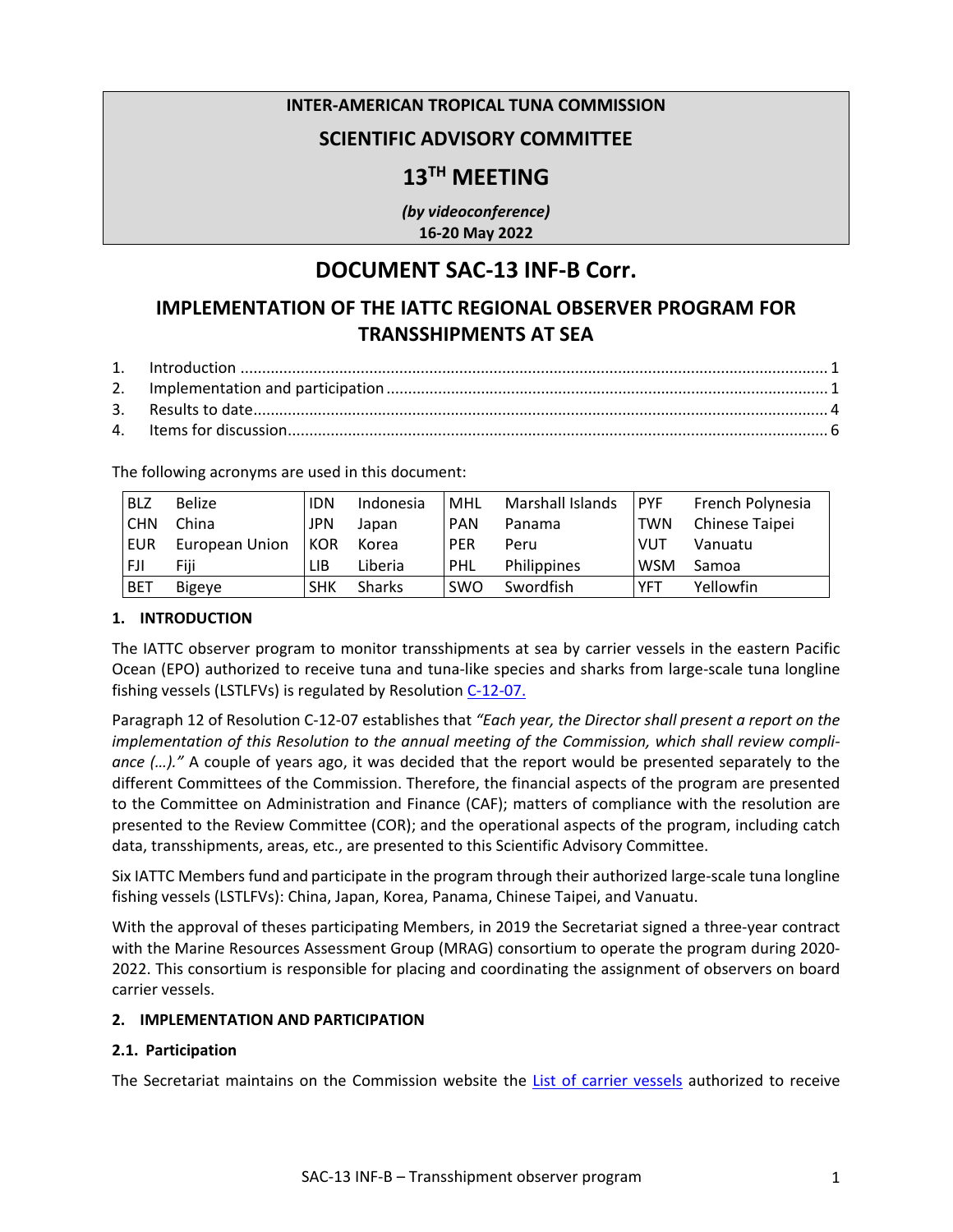transshipments at sea, which is continually updated with information supplied by the participants on additions or removals of carrier vessels or changes in their data. As of 1 may 2022, the list includes 99 vessels from eight CPCs<sup>[1](#page-1-0)</sup>. This list includes carrier vessels from the six participants in the program, plus one from the European Union and nine from Liberia, the latter as a Cooperating non-Member of the IATTC.

| TABLE 1. Carrier vessels authorized to receive transshipments at sea, May 2022 |     |      |     |            |     |            |     |     |  |
|--------------------------------------------------------------------------------|-----|------|-----|------------|-----|------------|-----|-----|--|
| <b>CPC</b>                                                                     | CHN | EUR. | JPN | <b>COR</b> | LIB | <b>PAN</b> | TWN | VUT |  |
| Number of vessels                                                              | 16  |      |     |            |     |            |     |     |  |

Also, each CPC with longline fishing vessels is required to define the specific carrier vessels to which its fishing vessels are allowed to transship fish at sea. That information is included in the last column of the list ("*CPCs that authorize use of this carrier for transshipment from their longline vessels*).

Resolution [C-12-07](https://www.iattc.org/PDFFiles/Resolutions/IATTC/_Spanish/C-12-07-Enmienda-C-11-09-Transbordos.pdf) specifies that longline fishing vessels that transship at sea must be on the list of longline vessels authorized to fish in the IATTC Convention Area. The list includes longline vessels from the six participants that are on the IATTC Regional Vessel Register. [List of authorized longline vessels.](https://www.iattc.org/VesselRegister/VesselList.aspx?List=Longline&Lang=SPN)

In 2020, 2021 and 2022, as a result of the COVID-19 pandemic, it became necessary to authorize five trips to be made without an observer under the condition that the captain of the corresponding carrier vessel submit transshipment information to MRAG and the IATTC. Also, three trips by Panamanian carrier vessels were monitored by an AIDCP observer, who was specially trained by MRAG to carry out his work on a carrier vessel.

The conditions established to allow a carrier vessel to operate in transshipments at sea in the area regulated by the IATTC without an observer on board are included as Annex 1. This exemption possibility is noted in Resolution C-12-07, which states in paragraph 17: "*Vessels shall be prohibited from commencing or continuing at-sea transshipping in the Convention Area without an IATTC observer on board, except in cases of force majeure duly notified to the Director."* As such, the pandemic and the difficulty of placing an observer on board were considered *force majeure*.

### **2.2. Observers on board**

## **2.2.1. Safety on board**

As previously reported, MRAG has provided observers with an emergency alert device, with which they can send an immediate signal to the MRAG office, and there is a protocol to follow in case of emergencies [\(MRAG Americas: IATTC Observer Program - Emergency Action Plan\).](https://www.iattc.org/Meetings/Meetings2017/IATTC-92/PDFs/Docs/_English/IATTC-92-06_Addendum-1-MRAG-Americas-IATTC-Observer-Program.pdf)

The reports by observers on carrier vessels include a section for recording situations or incidents that affect the performance of their functions, such as harassment or matters related to their well-being. All information recorded in this section, and any other related to possible non-compliance with working conditions for observers, is reported to the flag CPC for its consideration.

Another issue mentioned in observer reports is that the emergency drills required by the [International](http://www.imo.org/en/about/conventions/listofconventions/pages/international-convention-for-the-safety-of-life-at-sea-(solas),-1974.aspx)  [Convention for the Safety of Life at Sea](http://www.imo.org/en/about/conventions/listofconventions/pages/international-convention-for-the-safety-of-life-at-sea-(solas),-1974.aspx) (SOLAS Convention, Chapter III Part B-1, rule 19, Points 2.2 and 2.3) are carried out only in very few cases. This requirement, a safety issue both for observers and crews, should be complied with because the Antigua Convention, Article VII (*Functions of the Commission*), paragraph n), lists as one of the functions "*promote the application of any relevant provision of the Code of Conduct and of other relevant international instruments"*, which covers not only the SOLAS Convention, but also the [International Convention for the Prevention of Pollution from Ships](http://www.imo.org/en/About/Conventions/ListOfConventions/Pages/International-Convention-for-the-Prevention-of-Pollution-from-Ships-(MARPOL).aspx) (MARPOL), which governs situations such as fuel spills at sea.

<span id="page-1-0"></span><sup>1</sup> IATTC Members and Cooperating non-Members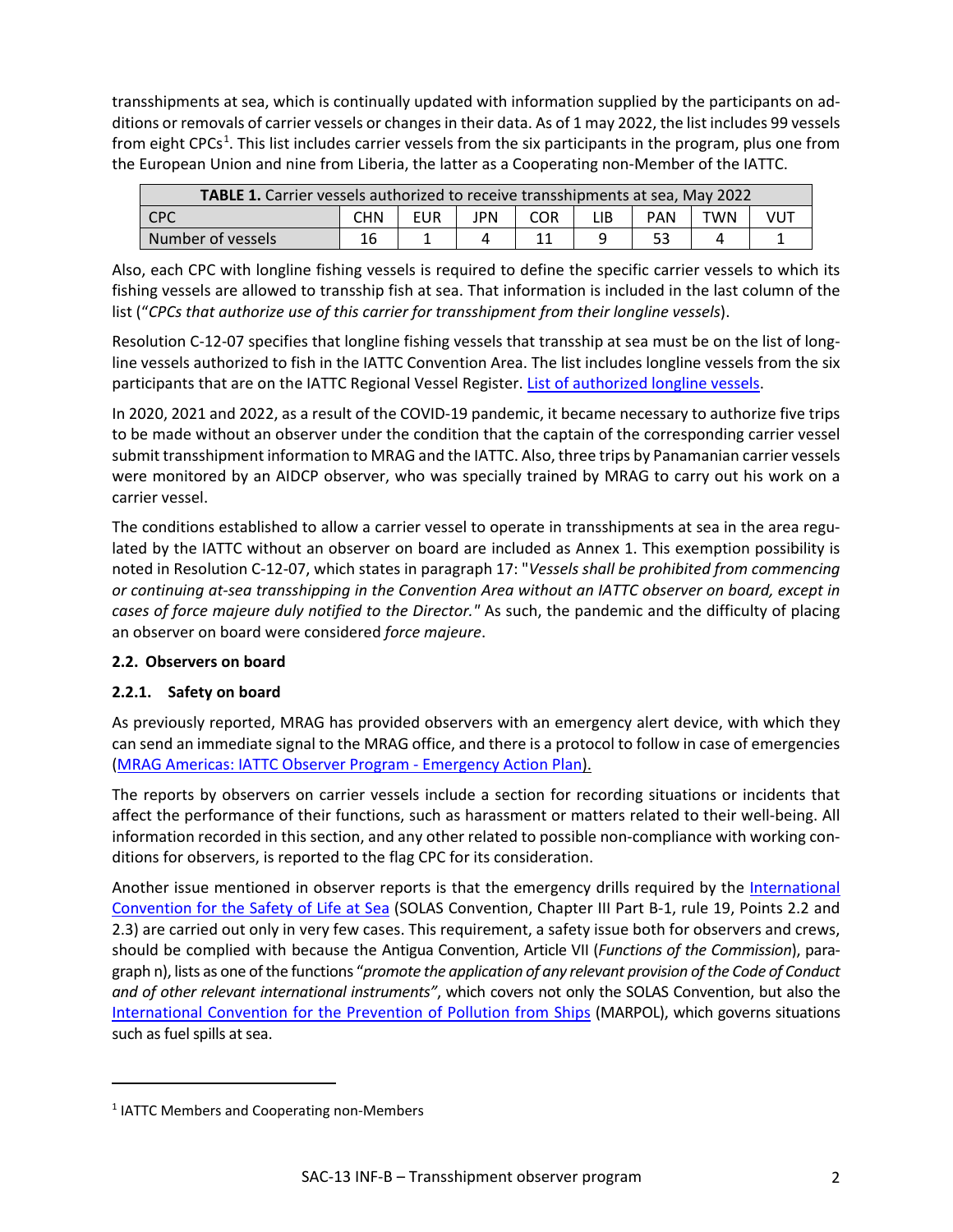The annual compliance report includes cases of possible non-compliance by carrier vessels with observers on board.

## **2.2.2. Procedures and logistics**

The procedure for requesting the placement of an observer begins with the corresponding request through the carrier vessel's company and through the Fisheries Agency of the vessel's country. The observer request is sent to the IATTC, who forwards it to the program coordinator at MRAG once it is confirmed that it is eligible for placement, mainly that the vessel is on the list of authorized carrier vessels. The coordinator addresses the request with the deployment of the IATTC observer and coordinates with the carrier vessel's company the place and date of the observer's embarkation or any changes in the schedule.

MRAG also maintains communication with the carrier vessel companies to establish estimates to allow for long-term planning and to ensure that MRAG has enough observers to meet the needs. Of the IATTC deployments during the reporting period, observers were deployed on 15 different carrier vessels; most of the vessels previously had an IATTC observer on board. All vessels were informed of the necessary requirements and procedures.

Sometimes a vessel moves between the WCPFC and IATTC areas and the observer remains on board, which reduces deployment costs.

The main tasks of the observer, as specified by Resolution C-12-07, are as follows:

- Record and report upon the transshipment activities carried out;
- Verify the position of the vessel when engaged in transshipping;
- Observe and estimate products transshipped;
- Verify and record the name of the LSTLFV concerned and its registration number;
- Verify the data contained in the transshipment declaration;
- Certify the data contained in the transshipment declaration;
- Countersign the transshipment declaration;
- Issue a report of the carrier vessel's transshipping activities every 15 days;
- Establish general reports compiling the information collected in accordance with the requirements of the IATTC program and provide the captain the opportunity to include therein any relevant information.

Tasks 1 and 3 are the priority tasks performed by the observers and occupy most of their time through counting, identifying and recording the weights of the transshipped species and the movements of the carrier vessel. As agreed with MRAG, reports are submitted every 15 days summarizing the daily transshipment activity rather than issuing daily reports.

LSTLV reports including product counts and weights are obtained by the second officer of the CV from the captains of the LSTLV; then, they are made available to the IATTC observer within the first two hours of transshipment. IATTC observers receive a copy of the LSTLV numbers and weights report within the first two hours of transshipment. Transshipment declarations are prepared by the second officer of the CV within the first two hours of transshipment and given to the IATTC observer for signature, certification and verification. A copy of the transshipment declaration is provided directly to the IATTC observer during transshipment.

### **2.3. Estimation of weight of the transshipped product**

Observers are tasked with estimating the weight of the transshipped product by species and species group they count during their observation period(s). The main objective is to verify the weights recorded by the carrier vessel and the LSTLVs on the transshipment declaration. There are five options to perform this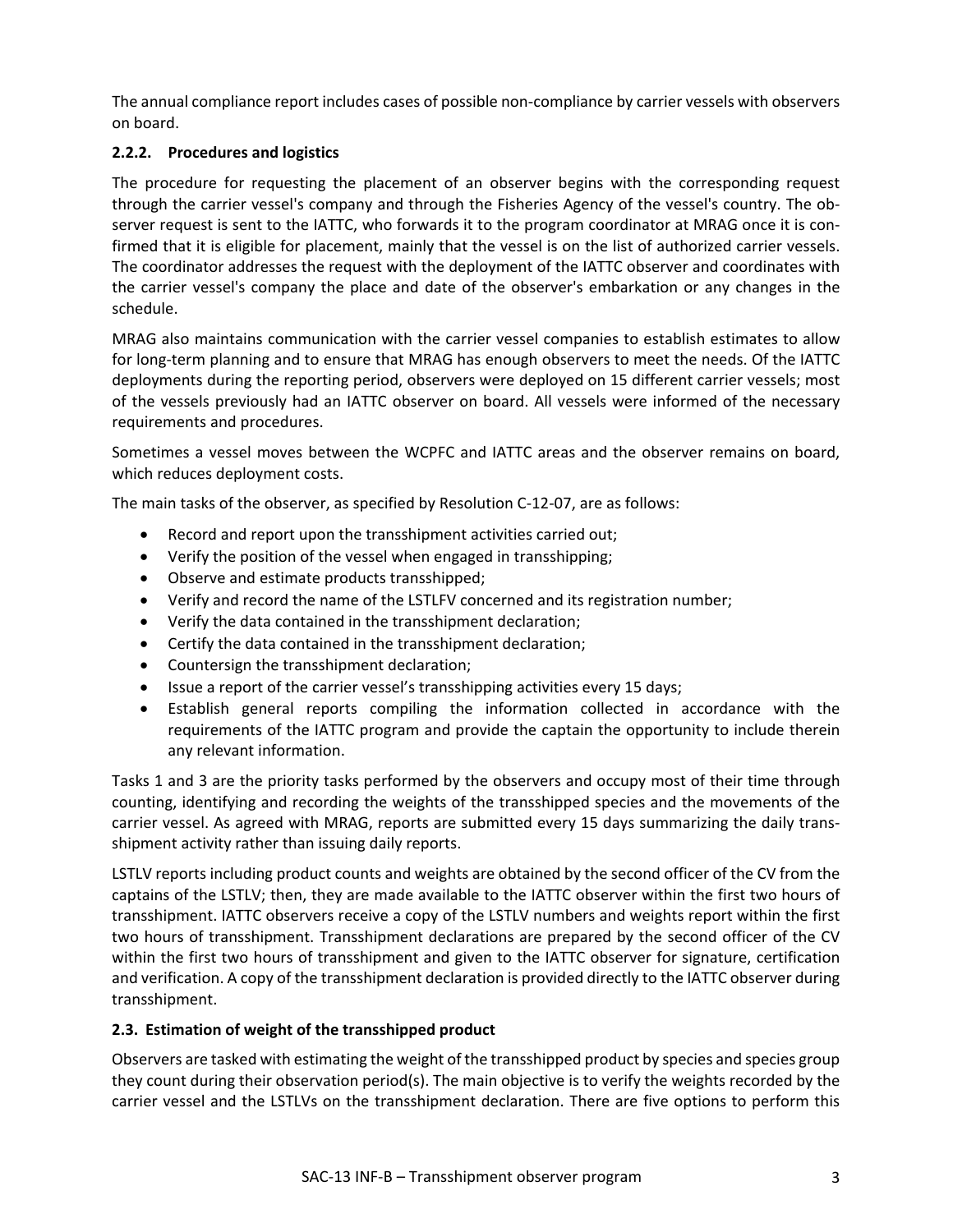task; one of them, which is commonly used, is the following:

**Total weight of product** = Average weight by species x Total count of species by observer

Other options involve electronic hook-scales on the vessels. However, very few carrier vessels are equipped with these devices.

#### **3. RESULTS TO DATE**

In 2021, a total of 659 IATTC transshipments were monitored during 31 trips. Through MRAG, observers were placed on 29 trips; two trips were not covered due to the Coronavirus pandemic. Thus, 29 of 31 observer requests were fulfilled (**Figure 1**).



In 2021, the number of transshipments (659) was about 13% lower than in 2020 (760) (**Figure 2**).



**Figure 3** shows the transshipments in the EPO from 2015 to 2021, by flag of the fishing vessel. China and Chinese Taipei are still the participants with the largest amount of fish transshipped in the EPO. A total of 323 vessels participated in these transshipments.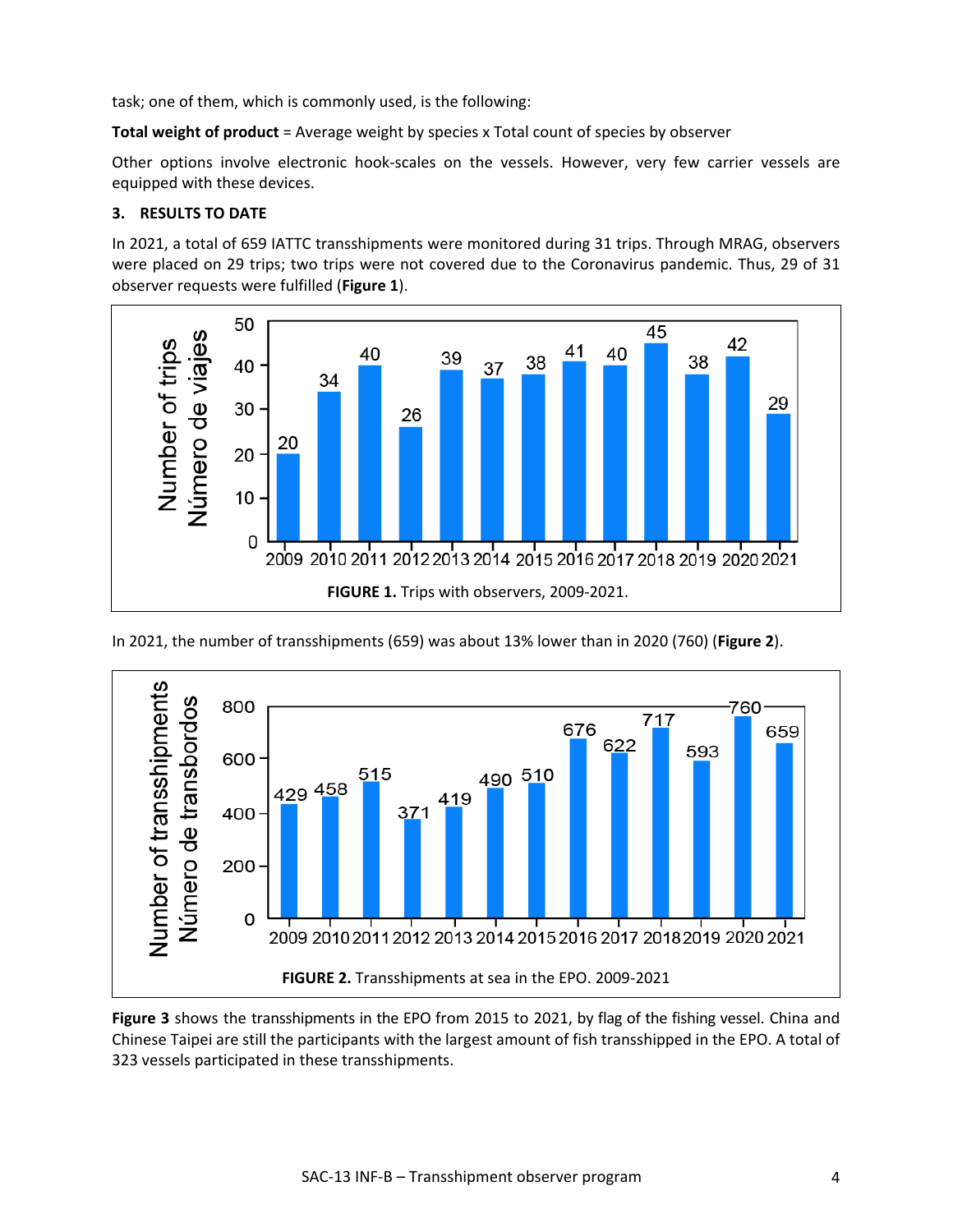



**Appendix 2** contains the data from 2009-2021, broken down by species and flag of the fishing vessel. **Appendix 3** lists trips by carrier vessels and ports of boarding and disembarkation of observers in 2021.

The total tonnage of the catches transshipped under the program during 2021 (42,748 t) was 13% lower than in 2020 (49,208 t) (**Figure 4**). Pursuant to Resolution C-12-07, since 2013 transshipments of sharks (208 t in 2021) are itemized separately.



Since 2013, observers record where the transshipped tuna originated: Western Pacific (WPO), EPO or IATTC-WCPFC overlap area. In 2021, about 70% of the transshipped tuna was caught in the EPO, including the overlap area (**Table 2**), and around 30% in the WPO.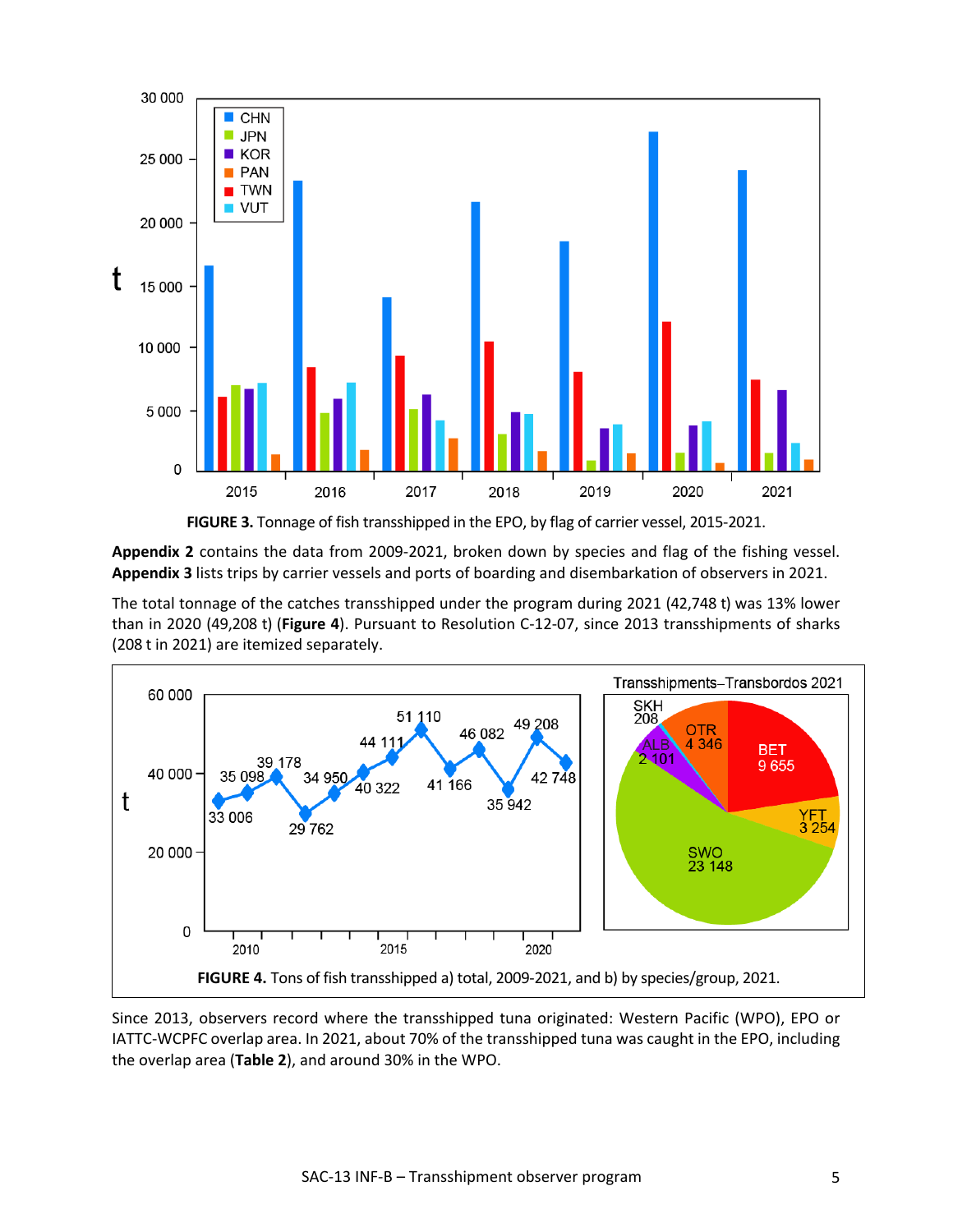| TABLE 2. Catches transshipped in the Pacific Ocean in 2021, by fishing vessel flag and area |            |               |            |                |              |  |  |  |  |
|---------------------------------------------------------------------------------------------|------------|---------------|------------|----------------|--------------|--|--|--|--|
| of origin                                                                                   |            |               |            |                |              |  |  |  |  |
|                                                                                             |            | Area of catch |            |                |              |  |  |  |  |
| Participant                                                                                 | <b>EPO</b> | Overlap area  | <b>WPO</b> | <b>Unknown</b> | <b>Total</b> |  |  |  |  |
| China                                                                                       | 21,512     | 2,009         | 5,788      | 0              | 29,309       |  |  |  |  |
| Japan                                                                                       | 1,435      | 2             | 35         | 0              | 1,472        |  |  |  |  |
| Korea                                                                                       | 3,583      | 1,453         | 6,640      | 1              | 11,677       |  |  |  |  |
| Panama                                                                                      | 918        | 0             | 0          | 0              | 918          |  |  |  |  |
| Chinese Taipei                                                                              | 2,679      | 5,051         | 4,437      | 0              | 12,167       |  |  |  |  |
| Vanuatu                                                                                     | 1,420      | 1,191         | 1,027      | 0              | 3,638        |  |  |  |  |
| <b>Total</b>                                                                                | 31,547     | 9,706         | 17,927     |                | 59,181       |  |  |  |  |

Table 3 shows the catch limits for bigeye tuna established for 2021 in Resolution [C-20-06](https://www.iattc.org/PDFFiles/Resolutions/IATTC/_Spanish/C-20-06_Medidas%20de%20Conservacion%20para%20los%20atunes%20tropicales%20en%20el%20OPO%20durante%202021%20de%20conformidad%20con%20la%20Res%20C-20-05.pdfhttps:/www.iattc.org/PDFFiles/Resolutions/IATTC/_English/C-17-02-Active_Tuna%20conservation%20in%20the%20EPO%202018-2020%20and%20amendment%20to%20resolution%20C-17-01.pdf) and the catches in the EPO recorded by the transshipment program. There were catch limit transfers to Korea and China by Japan in 2021. However, with the data from the transshipment program, it can be seen that the limits were respected.

| TABLE 3. Bigeye catch limits in Resolution C-20-06, and catches in the EPO recorded by the |             |            |              |              |  |  |  |  |  |
|--------------------------------------------------------------------------------------------|-------------|------------|--------------|--------------|--|--|--|--|--|
| transshipment program, in tonnes, 2021.                                                    |             |            |              |              |  |  |  |  |  |
| EPO catches transshipped in the EPO<br><b>Catch limit</b>                                  |             |            |              |              |  |  |  |  |  |
| <b>CPC</b>                                                                                 | $(C-20-06)$ | <b>EPO</b> | Overlap area | <b>Total</b> |  |  |  |  |  |
| China                                                                                      | 2,507       | 1,022      | 571          | 1,593        |  |  |  |  |  |
| Japan                                                                                      | 32,732      | 807        |              | 808          |  |  |  |  |  |
| Korea                                                                                      | 11,947      | 2,404      | 776          | 3,180        |  |  |  |  |  |
| Chinese Taipei                                                                             | 7,555       | 889        | 1,433        | 2,322        |  |  |  |  |  |
| <b>United States</b><br>Does not make transshipments<br>750                                |             |            |              |              |  |  |  |  |  |

The positions of transshipments made during 2018-2021 in the Pacific Ocean and in the EPO are shown in **Appendix 4**.

#### **4. ITEMS FOR DISCUSSION**

The SAC is encouraged to discuss the following items:

- Is there any other information you would like to know about the transshipment program?
- Could the transshipment information be used in any other way for scientific purposes?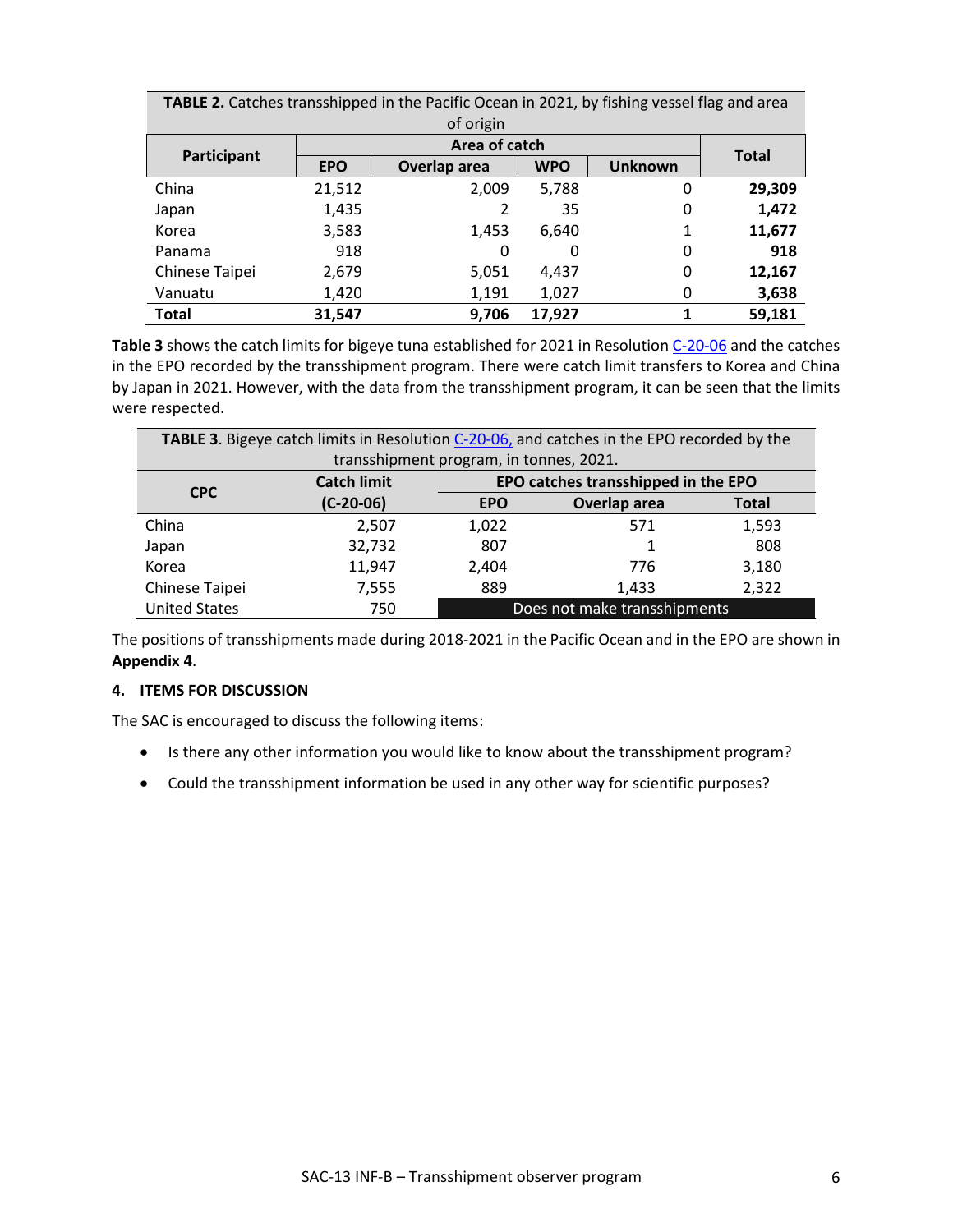**APPENDIX 1.** Data to be submitted to MRAG and the IATTC in the event of an exemption from the obligation to carry an observer in transshipment operations at sea related to the COVID-19 pandemic.

In coordination with the IATTC Secretariat, MRAG and the IATTC designed the following protocol to attend emergency cases related to the transshipment program and the COVID-19 Pandemic.

Carrier Vessels that are unable to be assigned an IATTC observer for a trip due to the COVID-19 pandemic will need to complete the steps below in order to transship within the IATTC region. The IATTC Director will define when it is **not possible** to place an observer on board.

The required documentation will be e-mailed or faxed to the MRAG Americas Anchorage office to the email[: Bryan.belay@mragamericas.com.](mailto:Bryan.belay@mragamericas.com) Phone number: 907-677-6022.

- 1) At the start of the cruise the following information should be sent: the Departure Date, Time and Port, the Captain's Name, the total weight of tuna products onboard at departure, and a projected list of LSTLVs to be offloaded in the IATTC and WCPFC during the cruise. (Making copy to the IATTC [transshipments@iattc.org\)](mailto:transshipments@iattc.org).
- 2) For each transshipment completed during the cruise, the carrier will send within 12 hours of the end of the transshipment:
	- a) The completed Transshipment Declaration (\*see Sequential numbering below) including the LSTLV Name, Call Sign, Flag State, National Registration Number, IATTC/WCPFC number, LSTLV Captain's Name, Transshipment Start Date/Hour and the Lat&Long start position.
	- b) LSTLV Reported transfer Weights and Numbers LSTLV captain should complete the attached form and include Weight (KG) and Number of Fish for each species transshipped. The Sequential transshipment number, LSTLV name and Transshipment date should be recorded the upper right corner.
	- c) The Date/Hour and Lat&Long position at the end of the transshipment.
	- d) If there are revisions to the Transshipment declarations, please number following sequential numbering rules below:
		- To a revised declaration add the word and number Revised1.
		- If revised more than once, please label revisions sequentially as well, TS01 Revised1, TS01 Revised2. Etc.
- 3) At the end of transshipment operations, the carrier vessel will send the total weight of tuna products onboard. The estimated date of arrival in port and the port of initial offload. The actual date of arrival in the port will be emailed when the cruise ends.

\*Sequential numbering of the Transshipment Declarations isimportant to ensure all data are right. Carrier vessel captain will include a sequential number in the upper right corner of the Transshipment Declaration. This number should be the same on the LSTLV Reported transfer Weights and Numbers and any Declaration revision.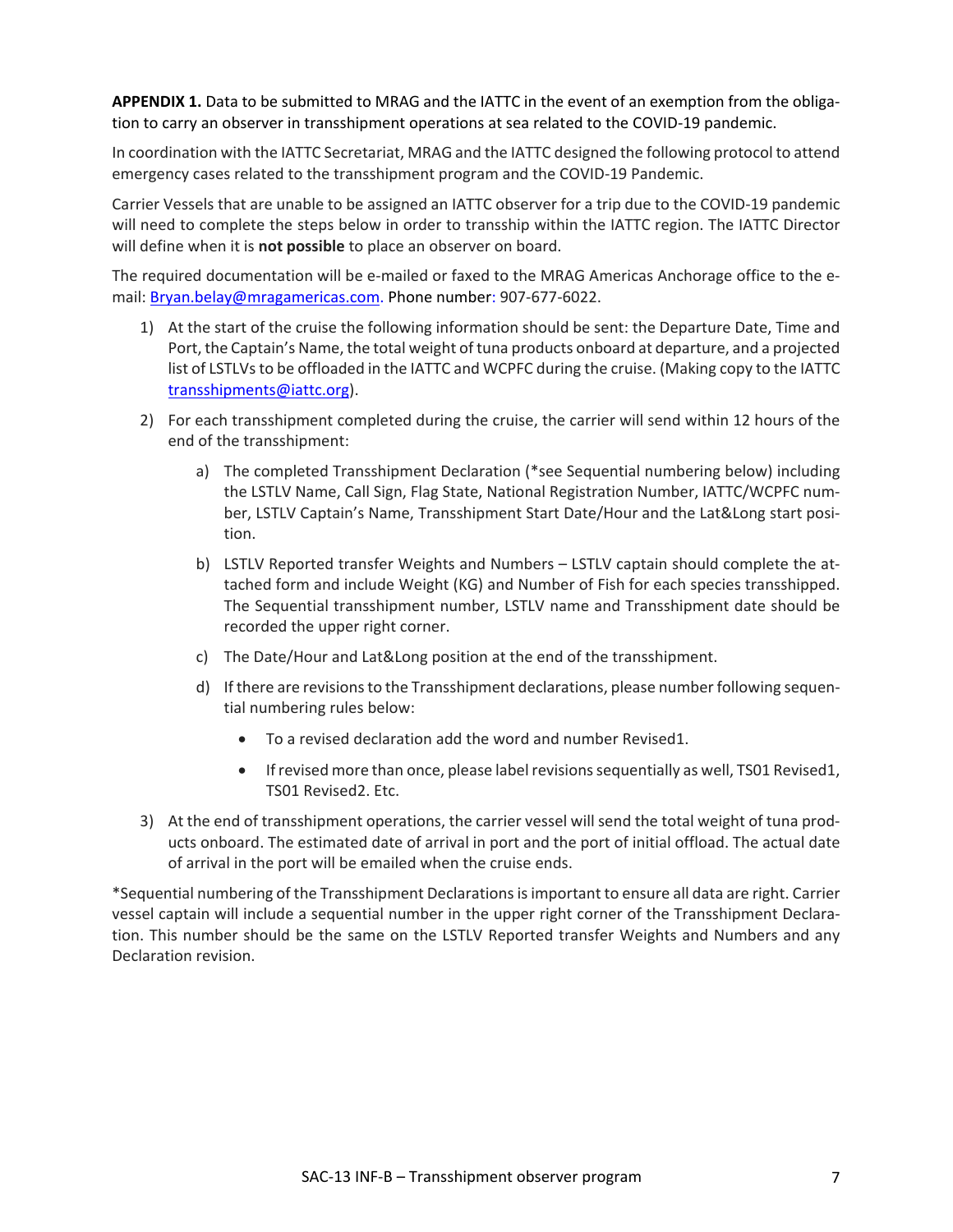|      |              |            | <b>Atunes-Tunas</b> |                |            |            |                | <b>Total</b> |  |
|------|--------------|------------|---------------------|----------------|------------|------------|----------------|--------------|--|
|      |              | <b>BET</b> | <b>YFT</b>          | <b>ALB</b>     | <b>SWO</b> | <b>SKH</b> | <b>OTR</b>     |              |  |
|      | <b>CHN</b>   | 6,392      | 1,281               | 433            | 978        |            | 502            | 9,586        |  |
|      | <b>JPN</b>   | 4,736      | 1,218               | 767            | 627        |            | 657            | 8,004        |  |
|      | <b>KOR</b>   | 2,460      | 324                 | 79             | 323        |            | 553            | 3,739        |  |
| 2009 | <b>PHL</b>   | 72         | 34                  |                |            |            |                | 106          |  |
|      | <b>TWN</b>   | 2,564      | 586                 | 1,655          | 320        |            | 363            | 5,487        |  |
|      | <b>VUT</b>   | 964        | 237                 | 3,828          | 108        |            | 1,053          | 6,190        |  |
|      | <b>Total</b> | 17,186     | 3,679               | 6,762          | 2,356      |            | 3,128          | 33,112       |  |
|      | <b>BLZ</b>   | 81         | 13                  | 10             | 3          |            | 2              | 110          |  |
|      | <b>CHN</b>   | 3,674      | 748                 | 429            | 583        |            | 470            | 5,902        |  |
|      | <b>JPN</b>   | 6,623      | 1,942               | 819            | 1,049      |            | 1,502          | 11,935       |  |
| 2010 | <b>KOR</b>   | 2,957      | 459                 | 102            | 372        |            | 891            | 4,781        |  |
|      | PER          | 80         | 15                  | 3              | 7          |            | 3              | 107          |  |
|      | <b>TWN</b>   | 4,535      | 987                 | 1,431          | 539        |            | 730            | 8,223        |  |
|      | <b>VUT</b>   | 1,321      | 259                 | 1,963          | 131        |            | 330            | 4,005        |  |
|      | <b>Total</b> | 19,271     | 4,424               | 4,756          | 2,684      |            | 3,928          | 35,063       |  |
|      | <b>BLZ</b>   | 90         | 9                   | 76             | 19         |            | 17             | 212          |  |
|      | <b>CHN</b>   | 5,363      | 1,157               | 436            | 815        |            | 755            | 8,526        |  |
|      | <b>JPN</b>   | 5,198      | 1,111               | 1,819          | 1,247      |            | 1,622          | 10,997       |  |
| 2011 | <b>KOR</b>   | 4,263      | 574                 | 253            | 486        |            | 1,015          | 6,591        |  |
|      | <b>TWN</b>   | 2,246      | 413                 | 3,269          | 271        |            | 1,123          | 7,323        |  |
|      | <b>VUT</b>   | 1,160      | 228                 | 3,609          | 166        |            | 366            | 5,529        |  |
|      | <b>Total</b> | 18,319     | 3,492               | 9,463          | 3,004      |            | 4,899          | 39,178       |  |
|      | <b>CHN</b>   | 3,690      | 840                 | 389            | 772        |            | 429            | 6,121        |  |
|      | <b>JPN</b>   | 5,894      | 1,359               | 1,340          | 1,185      |            | 1,162          | 10,938       |  |
| 2012 | <b>KOR</b>   | 1,257      | 130                 | 55             | 166        |            | 257            | 1,866        |  |
|      | <b>TWN</b>   | 2,476      | 395                 | 2,015          | 398        |            | 664            | 5,949        |  |
|      | <b>VUT</b>   | 1,226      | 160                 | 2,996          | 157        |            | 348            | 4,888        |  |
|      | <b>Total</b> | 14,543     | 2,884               | 6,796          | 2,678      |            | 2,860          | 29,762       |  |
|      | <b>BLZ</b>   | 246        | 40                  | 20             | 52         | 16         | 30             | 404          |  |
|      | <b>CHN</b>   | 3,635      | 798                 | 3,400          | 583        | 114        | 758            | 9,289        |  |
|      | <b>IDN</b>   | 102        | 16                  | $\overline{2}$ | 16         | 0          | $\overline{2}$ | 138          |  |
| 2013 | <b>JPN</b>   | 5,756      | 1,126               | 735            | 1,162      | 9          | 784            | 9,571        |  |
|      | <b>KOR</b>   | 3,947      | 519                 | 199            | 487        | 294        | 579            | 6,026        |  |
|      | <b>TWN</b>   | 1,771      | 386                 | 1,463          | 245        | 335        | 676            | 4,876        |  |
|      | <b>VUT</b>   | 763        | 160                 | 2,853          | 161        | 34         | 316            | 4,285        |  |
|      | <b>Total</b> | 16,221     | 3,045               | 8,672          | 2,706      | 801        | 3,144          | 34,590       |  |
|      | <b>BLZ</b>   | 38         | 1                   | $\mathbf{1}$   | 5          | 0          | 0              | 45           |  |
|      | <b>CHN</b>   | 4,418      | 1,142               | 8,068          | 906        | 115        | 1,477          | 16,127       |  |
| 2014 | <b>IDN</b>   | 18         | 7                   | 3              | 1          | 6          | 28             | 62           |  |
|      | <b>JPN</b>   | 3,850      | 919                 | 337            | 858        | 0          | 755            | 6,719        |  |
|      | <b>KOR</b>   | 2,585      | 481                 | 118            | 287        | 170        | 391            | 4,032        |  |
|      | PAN          | 172        | 76                  | 13             | 37         | 34         | 56             | 388          |  |

**APPENDIX 2.** Fish transshipped in the eastern Pacific Ocean, 2009-2021, by species and flag of fishing vessel, in metric tons.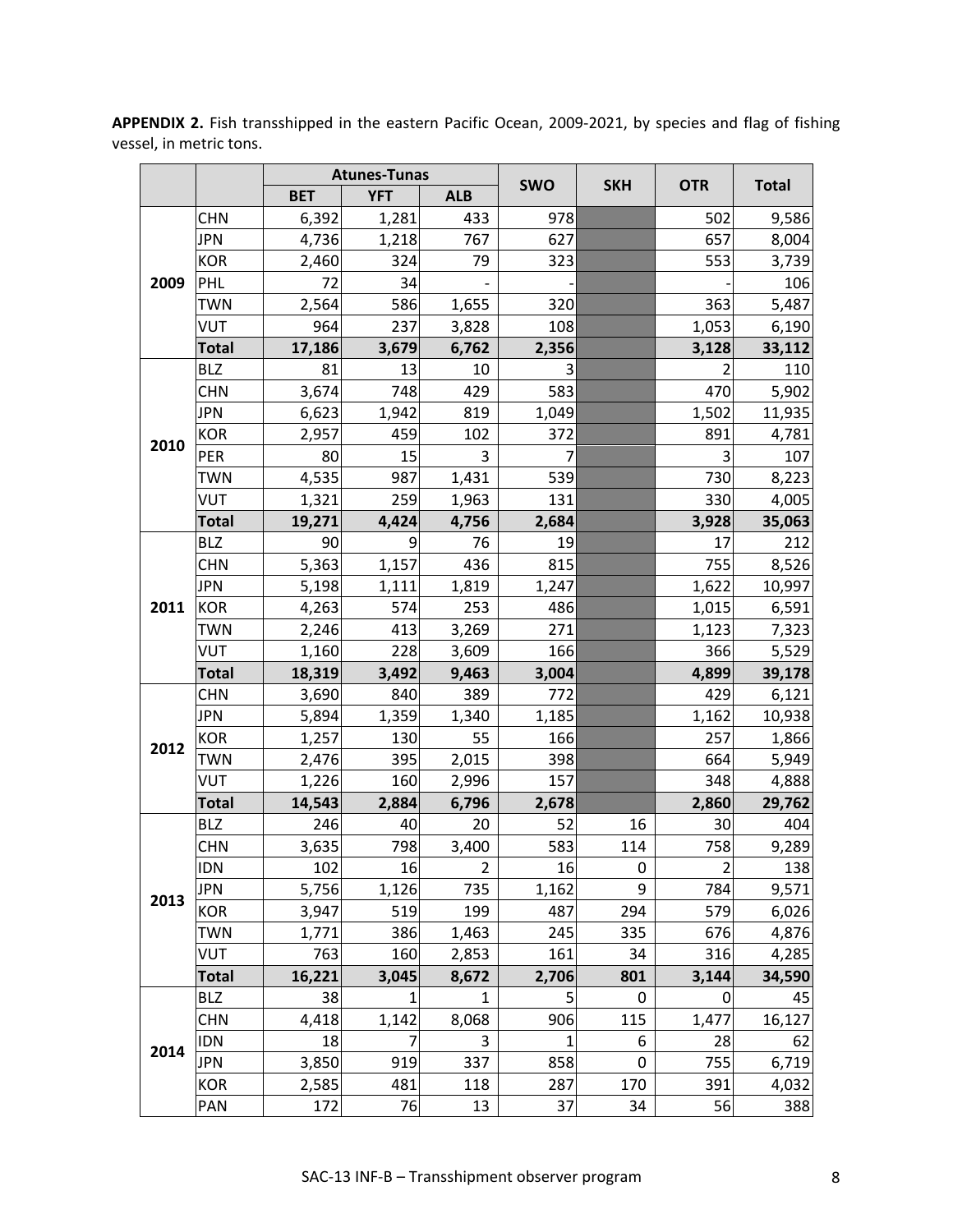|      |              |            | <b>Atunes-Tunas</b>     |            |            |                  |            | <b>Total</b> |  |
|------|--------------|------------|-------------------------|------------|------------|------------------|------------|--------------|--|
|      |              | <b>BET</b> | <b>YFT</b>              | <b>ALB</b> | <b>SWO</b> | <b>SKH</b>       | <b>OTR</b> |              |  |
|      | <b>TWN</b>   | 2,924      | 626                     | 3,238      | 547        | 258              | 780        | 8,373        |  |
|      | <b>VUT</b>   | 818        | 269                     | 2,593      | 142        | 118              | 256        | 4,195        |  |
|      | Total:       | 14,822     | 3,521                   | 14,371     | 2,782      | 701              | 3,743      | 39,941       |  |
| 2015 | <b>CHN</b>   | 5,690      | 1,897                   | 6,631      | 888        | 130              | 1,323      | 16,558       |  |
|      | <b>JPN</b>   | 4,201      | 766                     | 367        | 829        | 0                | 761        | 6,925        |  |
|      | <b>KOR</b>   | 4,347      | 525                     | 154        | 545        | 252              | 813        | 6,636        |  |
|      | <b>PAN</b>   | 522        | 116                     | 447        | 17         | 56               | 163        | 1,321        |  |
|      | <b>TWN</b>   | 2,267      | 639                     | 1,379      | 508        | 215              | 392        | 5,400        |  |
|      | <b>VUT</b>   | 1,381      | 429                     | 4,249      | 194        | 202              | 620        | 7,075        |  |
|      | <b>Total</b> | 18,407     | 4,373                   | 13,228     | 2,982      | 855              | 4,072      | 43,916       |  |
|      | <b>CHN</b>   | 4,572      | 1,898                   | 14,064     | 1,169      | 157              | 1,559      | 23,419       |  |
|      | <b>JPN</b>   | 2,395      | 581                     | 285        | 685        | 61               | 671        | 4,678        |  |
|      | <b>KOR</b>   | 3,661      | 672                     | 246        | 524        | 0                | 711        | 5,815        |  |
| 2016 | PAN          | 463        | 85                      | 346        | 320        | 164              | 309        | 1,687        |  |
|      | <b>TWN</b>   | 2,983      | 679                     | 2,315      | 844        | 445              | 1,118      | 8,385        |  |
|      | <b>VUT</b>   | 1,815      | 357                     | 3,756      | 353        | 334              | 512        | 7,126        |  |
|      | <b>Total</b> | 15,889     | 4,272                   | 21,012     | 3,895      | 1,160            | 4,881      | 51,110       |  |
|      | <b>CHN</b>   | 3,428      | 899                     | 7,462      | 693        | 18               | 1,481      | 13,981       |  |
|      | <b>JPN</b>   | 2,812      | 546                     | 358        | 790        | $\boldsymbol{0}$ | 488        | 4,993        |  |
|      | <b>KOR</b>   | 4,073      | 710                     | 286        | 517        | 0                | 591        | 6,177        |  |
| 2017 | <b>PAN</b>   | 640        | 129                     | 921        | 109        | 381              | 444        | 2,623        |  |
|      | <b>TWN</b>   | 4,354      | 580                     | 1,410      | 1,160      | 419              | 1,343      | 9,265        |  |
|      | <b>VUT</b>   | 1,801      | 429                     | 725        | 311        | 322              | 484        | 4,072        |  |
|      | <b>Total</b> | 17,109     | 3,292                   | 11,161     | 3,579      | 1,140            | 4,830      | 41,111       |  |
|      | <b>CHN</b>   | 3,647      | 1,162                   | 13,247     | 966        | 397              | 2,299      | 21,717       |  |
|      | <b>JPN</b>   | 1,531      | 260                     | 313        | 477        | 29               | 360        | 2,971        |  |
|      | <b>KOR</b>   | 2,964      | 679                     | 228        | 310        | 0                | 567        | 4,748        |  |
| 2018 | <b>PAN</b>   | 251        | 55                      | 924        | 133        | 70               | 157        | 1,590        |  |
|      | <b>TWN</b>   | 3,454      | 780                     | 3,173      | 1,289      | 455              | 1,295      | 10,448       |  |
|      | <b>VUT</b>   | 2,237      | 516                     | 575        | 547        | 237              | 496        | 4,608        |  |
|      | <b>Total</b> | 14,084     | 3,452                   | 18,461     | 3,722      | 1,189            | 5,175      | 46,082       |  |
|      | <b>CHN</b>   | 2,327      | 1,118                   | 11,984     | 566        | 160              | 2,357      | 18,512       |  |
|      | <b>JPN</b>   | 518        | 62                      | 113        | 38         | 0                | 97         | 828          |  |
|      | <b>KOR</b>   | 1,941      | 710                     | 325        | 158        | 0                | 319        | 3,453        |  |
| 2019 | PAN          | 191        | 115                     | 160        | 725        | 82               | 129        | 1,402        |  |
|      | <b>TWN</b>   | 2,555      | 873                     | 2,250      | 591        | 395              | 1,331      | 7,995        |  |
|      | <b>VUT</b>   | 1,241      | 369                     | 782        | 561        | 253              | 548        | 3,752        |  |
|      | <b>Total</b> | 8,773      | 3,248                   | 15,613     | 2,639      | 889              | 4,780      | 35,942       |  |
|      | <b>CHN</b>   | 2,031      | 1,063                   | 20,648     | 447        | 234              | 2,941      | 27,364       |  |
|      | <b>JPN</b>   | 837        | 221                     | 103        | 139        | 0                | 164        | 1,464        |  |
| 2020 | <b>KOR</b>   | 2,215      | 691                     | 248        | 171        | 0                | 364        | 3,689        |  |
|      | <b>PAN</b>   | 6          | $\overline{\mathbf{c}}$ | 610        | 4          | 14               | 8          | 643          |  |
|      | <b>TWN</b>   | 3,743      | 1,164                   | 3,014      | 1,226      | 845              | 1,993      | 12,025       |  |
|      | <b>VUT</b>   | 1,551      | 403                     | 862        | 691        | 170              | 346        | 4,023        |  |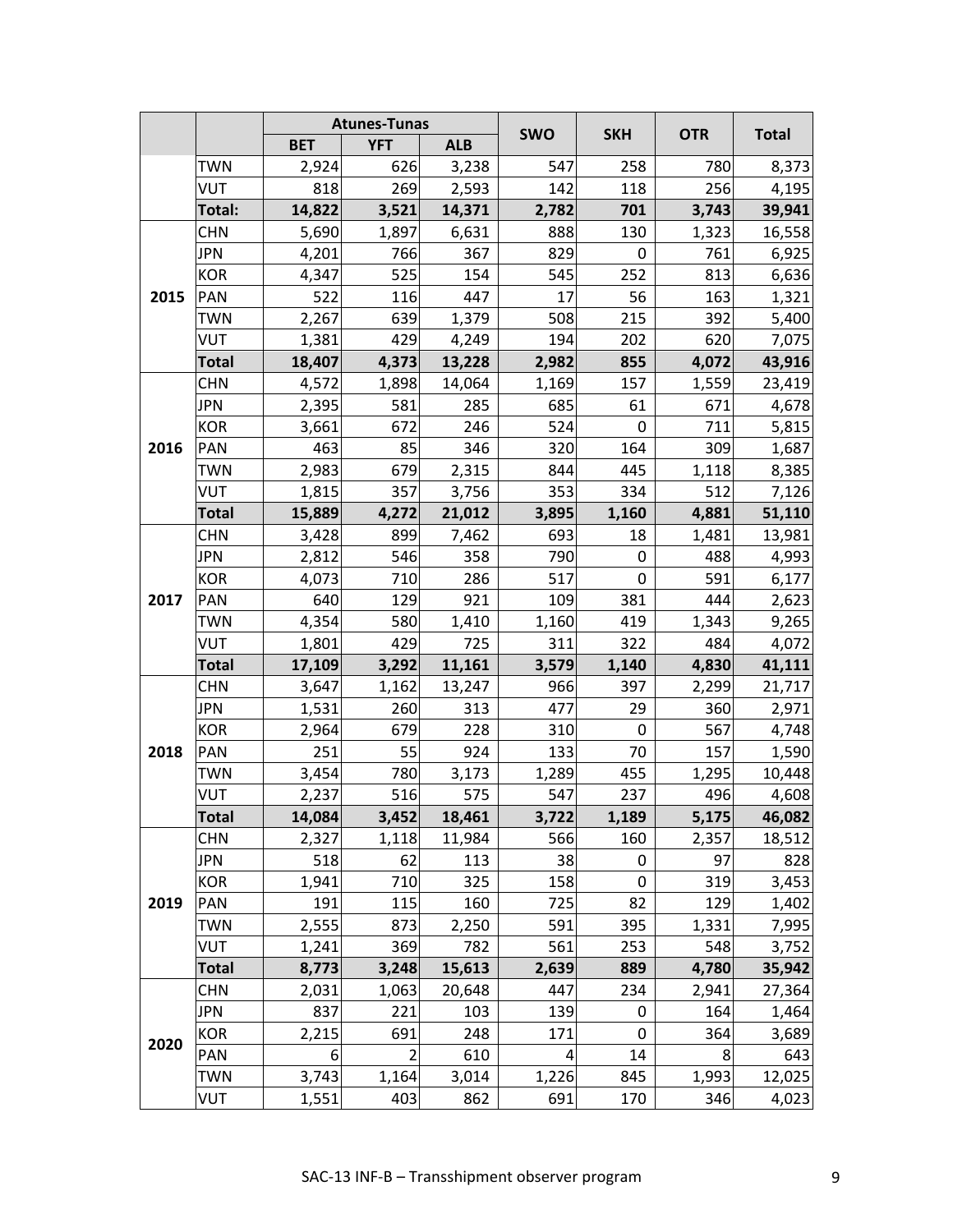|      |              |            | <b>Atunes-Tunas</b> |            |            |            |            |              |
|------|--------------|------------|---------------------|------------|------------|------------|------------|--------------|
|      |              | <b>BET</b> | <b>YFT</b>          | <b>ALB</b> | <b>SWO</b> | <b>SKH</b> | <b>OTR</b> | <b>Total</b> |
|      | Total        | 10,383     | 3,543               | 25,485     | 2,718      | 1,263      | 5,815      | 49,208       |
|      | <b>CHN</b>   | 1,691      | 918                 | 18,702     | 382        | 17         | 2,567      | 24,276       |
|      | <b>JPN</b>   | 809        | 284                 | 51         | 118        | 0          | 172        | 1,433        |
|      | <b>KOR</b>   | 4,028      | 1,400               | 349        | 274        | 2          | 452        | 6,505        |
| 2021 | <b>PAN</b>   | 62         | 20                  | 698        | 116        | 0          | 23         | 918          |
|      | <b>TWN</b>   | 2,268      | 505                 | 2,627      | 884        | 140        | 934        | 7,359        |
|      | <b>VUT</b>   | 798        | 127                 | 757        | 327        | 50         | 199        | 2,258        |
|      | <b>Total</b> | 9,655      | 3,254               | 23,184     | 2,101      | 208        | 4,346      | 42,748       |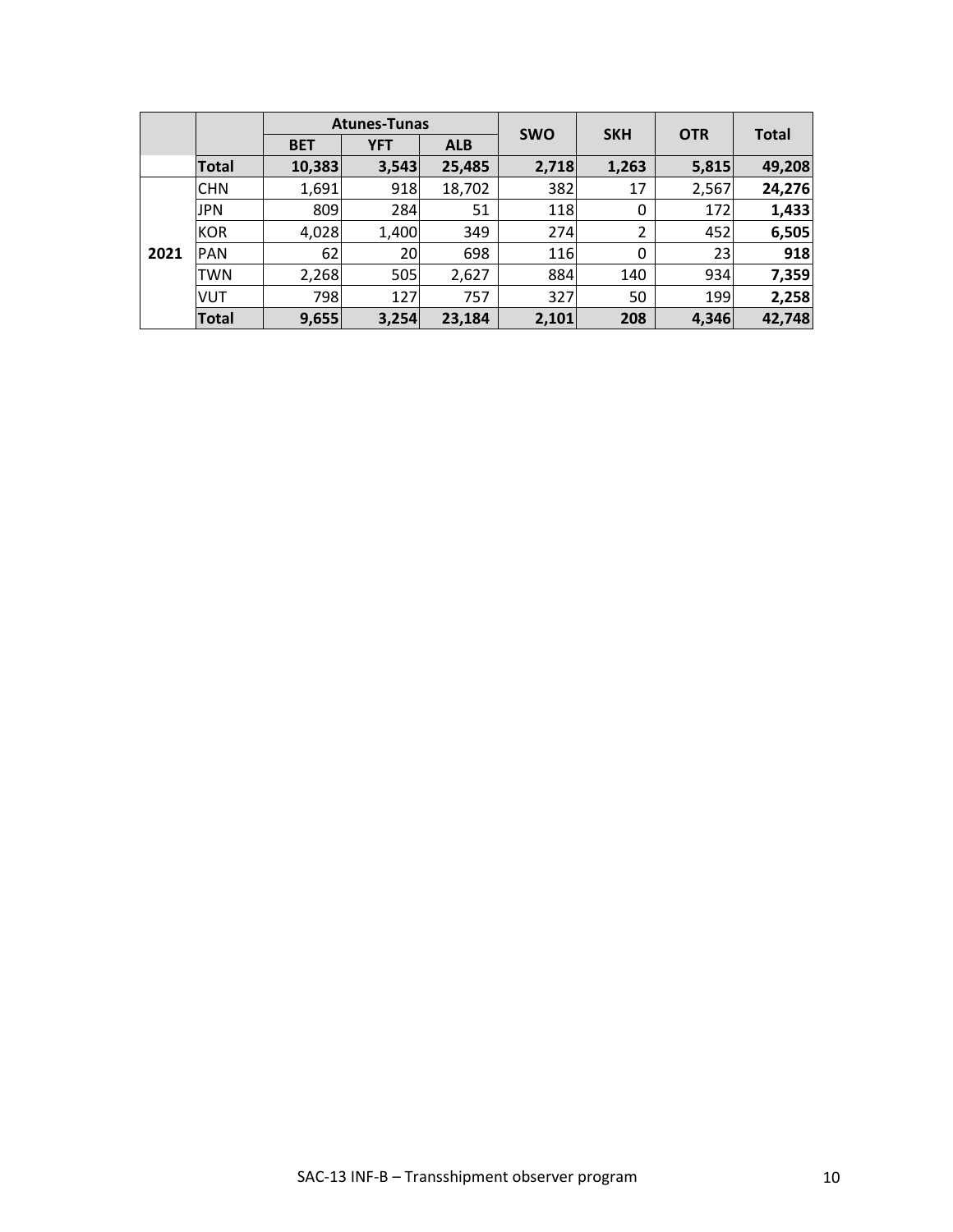**APPENDIX 3.** Trips by carrier vessels that carried IATTC observers to monitor transshipments in the eastern Pacific Ocean, 2021.

| <b>IATTC</b> | <b>Carrier vessel</b> |            | <b>Departure</b><br><b>Flag</b> |                       |                 | <b>Arrival</b>           |  |  |
|--------------|-----------------------|------------|---------------------------------|-----------------------|-----------------|--------------------------|--|--|
| trip         |                       |            | <b>Date</b>                     | Port                  | <b>Date</b>     | Port                     |  |  |
| 444*         | <b>Lung Yuin</b>      | <b>PAN</b> | 13-Dec-20                       | <b>Kaohsiung, TWN</b> | $25$ -feb- $21$ | <b>Kaohsiung, TWN</b>    |  |  |
| 445          | Taiho Maru            | PAN        | 16-Jan-21                       | Kaohsiung, TWN        | 26-Apr-21       | Shimizu, JPN             |  |  |
| 446          | Ping Tai Rong Leng 2  | <b>CHN</b> | 20-Jan-21                       | Busan, KOR            | $9-May-21$      | Busan, KOR               |  |  |
| 447          | Shin Ho Chun No.102   | PAN        | 22-Jan-21                       | Papeete, Tahiti       | 10-Mar-21       | Suva, Fiji               |  |  |
| 448          | <b>Rising Star</b>    | PAN        | 15-May-21                       | Vacamonte, PAN        | $7$ -Jun-21     | Vacamonte, PAN           |  |  |
| 449          | Shin Ho Chun No.101   | PAN        | 18-Jan-21                       | Papeete, Tahiti       | 7-Apr-21        | Busan, KOR               |  |  |
| 450          | Yu Run 3              | PAN        | 11-Feb-21                       | Busan, KOR            | 31-Aug-21       | Honiara, Solomon Islands |  |  |
| 451          | Sei Shin              | <b>KOR</b> | 10-Feb-21                       | Busan, KOR            | $10$ -May-21    | Busan, KOR               |  |  |
| 452          | <b>Tenho Maru</b>     | <b>LIB</b> | 30-Mar-21                       | Busan, KOR            | 12-Jul-21       | Busan, KOR               |  |  |
| 453          | Ping Tai Rong Leng 1  | <b>CHN</b> | 20-Feb-21                       | Busan, KOR            | 28-Jun-21       | Zhoushan, CHN            |  |  |
| 454          | Taiho Maru            | PAN        | 31-May-21                       | Busan, KOR            | 14-Aug-21       | Busan, KOR               |  |  |
| 455          | Full Kuo Shin         | PAN        | 23-Feb-21                       | Kaohsiung, TWN        | 27-Jul-21       | Busan, KOR               |  |  |
| 456          | Tuna Queen            | PAN        | 27-Apr-21                       | Kaohsiung, TWN        | 14-Jul-21       | Shimizu, JPN             |  |  |
| 457          | Seiyu                 | <b>KOR</b> | 15-May-21                       | Busan, KOR            | 17-Jul-21       | Busan, KOR               |  |  |
| 458          | Ping Tai Rong Leng 2  | <b>CHN</b> | 18-Jun-21                       | Busan, KOR            | 27-Sep-21       | Busan, KOR               |  |  |
| 459          | Yu Run 3              | PAN        | 9-Jun-21                        | Busan, KOR            | 22-Oct-21       | Busan, KOR               |  |  |
| 460          | Tenho Maru            | PAN        | 24-Jul-21                       | Busan, KOR            | 28-Sep-21       | Busan, KOR               |  |  |
| 461          | Full Kuo Shin         | PAN        | 25-Jul-21                       | Kaohsiung, TWN        | 2-Nov-21        | Kaohsiung, TWN           |  |  |
| 462          | Tuna Queen            | PAN        | 22-Aug-21                       | Kaohsiung, TWN        | $1-Dec-21$      | Shimizu, JPN             |  |  |
| 463          | Ping Tai Rong Leng 1  | <b>CHN</b> | 23-Aug-21                       | Busan, KOR            | 28-Dec-21       | Zhoushan, CHN            |  |  |
| 464          | Seiyu                 | <b>KOR</b> | 14-Aug-21                       | Busan, KOR            | 7-Nov-21        | Busan, KOR               |  |  |
| 465          | Taiho Maru            | PAN        | 29-Sep-21                       | Busan, KOR            | 16-Dec-21       | Busan, KOR               |  |  |
| 466          | Yu Run 3              | PAN        | 22-Oct-21                       | Busan, KOR            | 23-Mar-22       | Busan, KOR               |  |  |
| 467          | Tenho Maru            | PAN        | 2-Nov-21                        | Busan, KOR            | 24-Jan-22       | Busan, KOR               |  |  |
| 468          | Sheng Hong            | <b>TWN</b> | 5-Nov-21                        | Kaohsiung, TWN        | 8-Jan-22        | at-sea                   |  |  |
| 469*         | Shin Ho Chun No.102   | <b>PAN</b> | 12-Oct-21                       | Suva, Fiji            | 26-Nov-21       | Levuka, Fiji             |  |  |
| 470          | Ping Tai Rong Leng 2  | <b>CHN</b> | 17-Nov-21                       | Busan, KOR            | 28-Feb-22       | Busan, KOR               |  |  |
| 471          | Shin Ho Chun No.101   | PAN        | 30-Nov-21                       | Suva, Fiji            | 21-Jan-22       | Suva, Fiji               |  |  |
| 472          | Full Kuo Shin         | PAN        | $5-Dec-21$                      | Kaohsiung, TWN        | 21-Mar-22       | Kaohsiung, TWN           |  |  |
| 473          | Seivu                 | <b>KOR</b> | 21-Dec-21                       | Busan, KOR            | 21-Feb-22       | at-sea                   |  |  |
| 474          | Shun Tia Fa 168       |            | 2022 trip                       |                       |                 |                          |  |  |
| 475          | Meita Maru            | LIB        | 24-Dec-21                       | Busan, KOR            | 4-Apr-22        | Shimizu, JPN             |  |  |

\* Trips without an observer are in yellow.